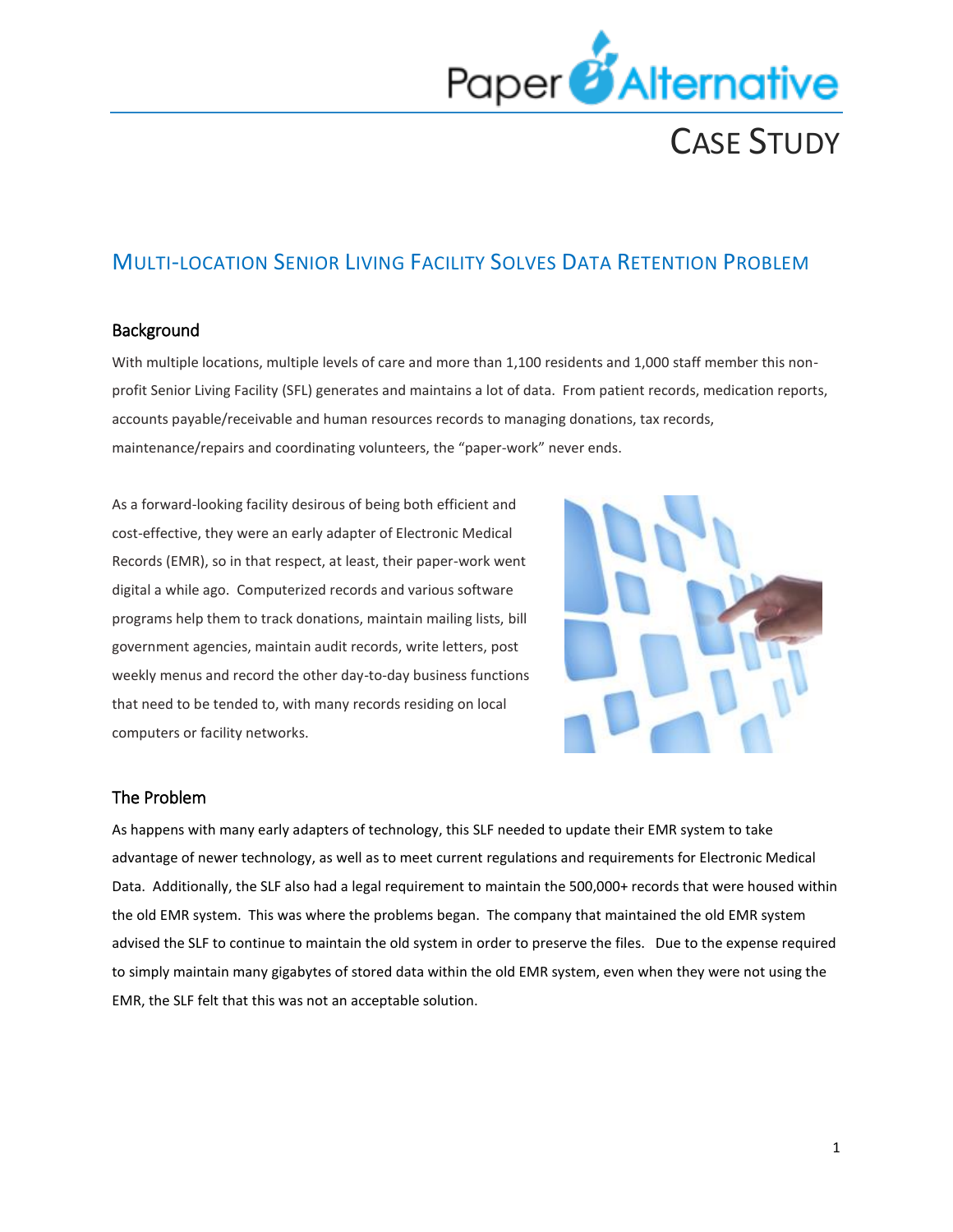Moving the data and records from the old EMR system into the new EMR was also unacceptable. It would have required extensive labor time and cost in data entry to enter each of the old files into the new system by hand. There was no easy way to do a bulk transfer.

At this point, the SLF began broadening their inquiries to see if anyone could offer a cost effective solution that would enable them to terminate their relationship with the old EMR system, yet maintain and access the records contained in the old system without spending enormous amounts of time and money on data entry. Paper Alternative had a solution!

#### The Solution

In a moment of serendipity, two old friends crossed paths…one who worked for the SLF, and the other who worked for Paper Alternative and the solution was born: The records within the old EMR were electronically printed to PDF, a process that took less than 10% of the time it would have taken to key in each record to the new EMR. Using a combination of technologies, Paper Alternative was able to import and index the entire batch of records in about a week, and upload the searchable electronic data files to a [Cloud-based ECM,](http://paperalternative.com/cloud-solutions) built on the secure, robus[t ImageSilo®](http://info.paperalternative.com/blog/imagesilo-the-digital-alternative-for-records-management) technology. Now the SFL has full, fast and easy access to all of the old files at a cost far below that offered by any other solution. In addition to the PDF documents, a variety of other electronic documents were uploaded in native format including Excel spreadsheets.



*"ImageSilo has the ability to handle over 250 different file types in native format – this makes it a fantastic platform for all kinds of documents."* 

Molly McGowan, President of Paper Alternative.

### Future Plans

Having discovered the Paper Alternative solution, the SFL plans to go even further into the Cloud, with their next data conversion project planned for the HR department. The HR department is the logical next step in data conversion, since, next to medical records, the HR department has the largest number of files and the greatest need for file retention, even for former employees.